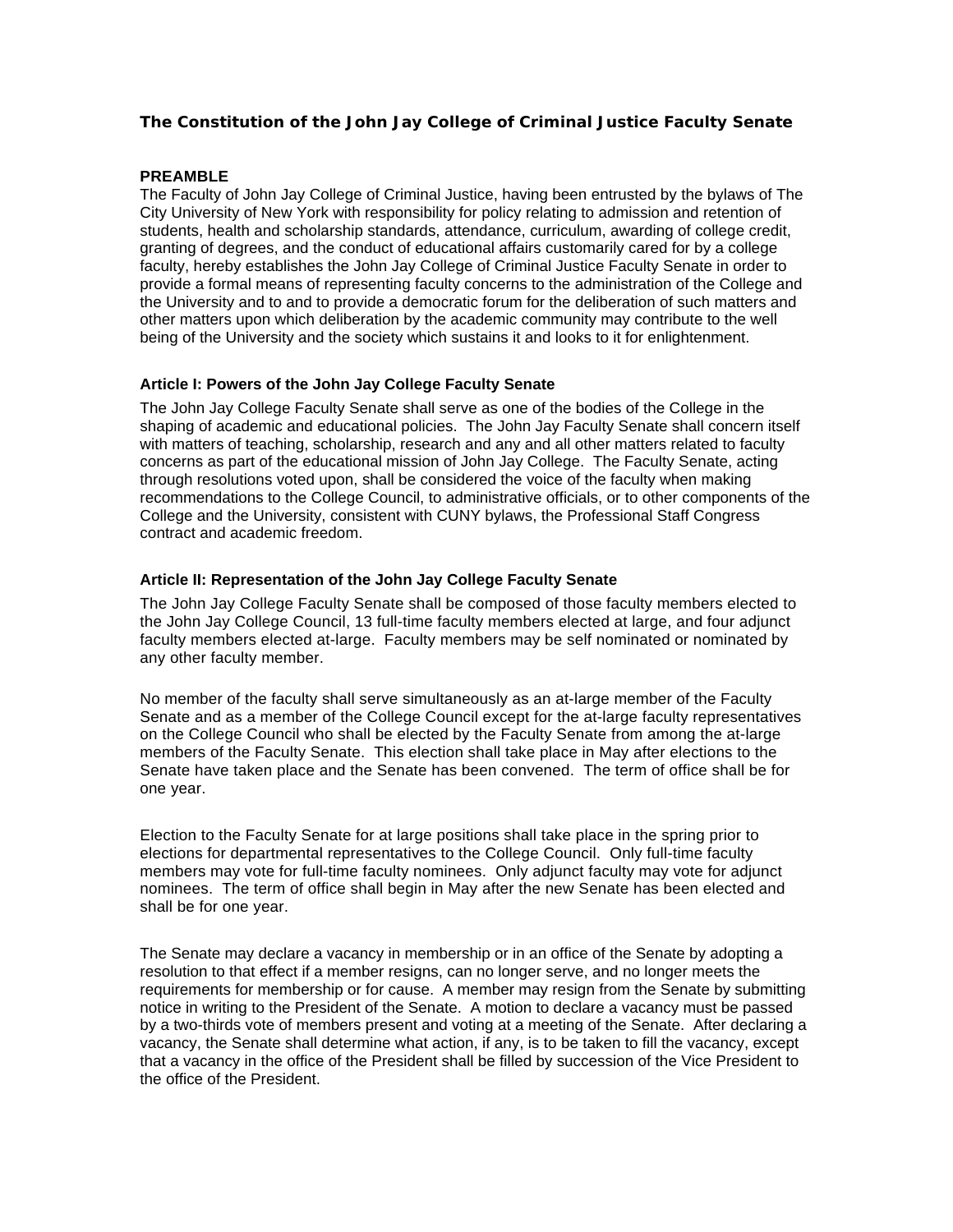### **Article III: Voting and Participation**

Each member of the John Jay College Faculty Senate shall have one vote on official matters. Motions shall be deemed to have been passed, or not passed, in accordance with Robert's Rules of Order, Revised.

All meetings shall be open to all members of the teaching faculty. Any member of the teaching faculty may speak at a meeting, although voting is limited to members of the Senate. Other members of the College or University community, as well as any other persons, may attend a meeting of the Senate and participate in discussions only by invitation of the Senate or its Executive Committee.

## **Article IV: Officers of the John Jay College Faculty Senate**

The officers of the John Jay College Faculty Senate shall be as follows:

- 1. President. The President shall preside at all meetings. In the event that President is unable to complete a term, the Senate shall determine by vote that the office is vacant and thereupon the Vice President shall succeed automatically to the office of President.
- 2. Vice President. The Vice President shall assume the duties of the President in presiding over the Senate when the President is not present or when the President yields in order to participate in discussion on a motion. If the Vice President is unable to complete a term or succeeds to the office of the President, the Senate shall elect a new Vice President.
- 3. Recording Secretary(ies). The Recording Secretary(ies) shall record and transmit the minutes of all meetings of the Faculty Senate to the Corresponding Secretary for distribution.
- 4. Corresponding Secretary. The Corresponding Secretary shall distribute minutes of Senate meetings, forward official correspondence of the President and of Senate committees, receive copies of official committee reports from committee secretaries, and maintain archives of minutes, committee records and correspondence.
- 5. Officers-At-Large. Two (2) Officers-At-Large shall assist the other executive officers in the execution of their responsibilities.

All officers shall be elected in May, after the new Senators have been elected and the Senate has been convened. Their terms of office shall be for one year.

## **Article V: Executive Committee**

The Executive Committee shall consist of the officers of the Senate. The Executive Committee shall determine when meetings of the Senate are to be held in accordance with Article VI. The Executive Committee shall receive agenda items from members of the faculty and shall establish the priority of agenda items. The Executive Committee may recommend limiting discussion, subject to approval by a vote of the Senate. The agenda may be revised at any time upon a motion from the floor and an affirmative vote at a meeting of the Senate.

### **Article VI: Regular and Special Meetings**

The Faculty Senate shall meet every month of the fall and spring semesters. Additional meetings or any other changes in schedule may take place upon the recommendation of the Executive Committee of the Senate.

### **Article VII: Committees**

The Faculty Senate shall create committees, which are necessary to advance the activities of the Senate. Standing or ad hoc committees may be established, as needed. Members of